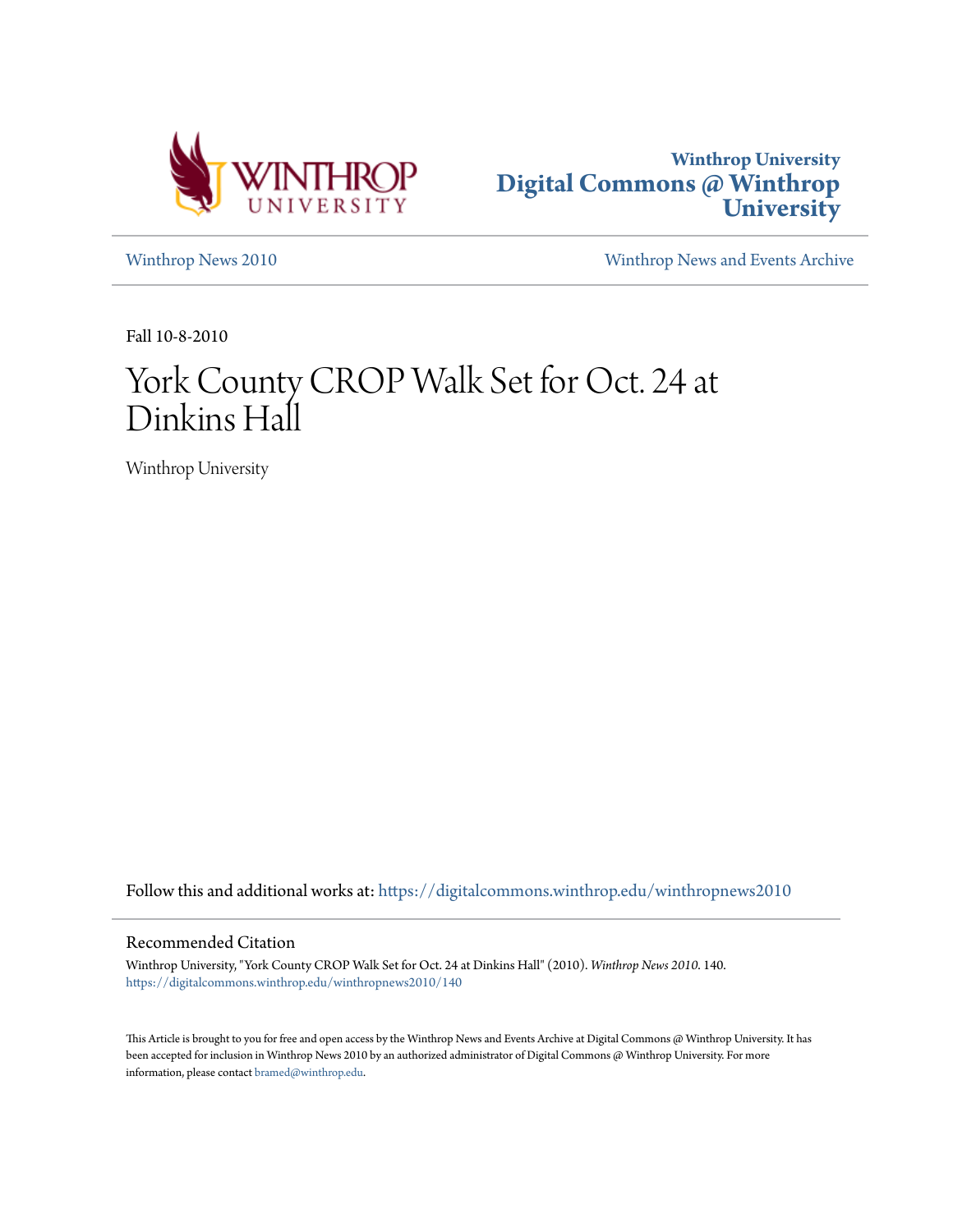All News Archives RSS News Feeds

Winthrop in the News

## 10/08/2010 **York County CROP Walk Set for Oct. 24 at Dinkins Hall**

#### **C** SHARE - 82 年。

## **Quick Facts**

**ABOUT ADMISSIONS & AID ACADEMICS STUDENT LIFE ATHLETICS GIVING**

VINTHRC

UNIVERSITY

**Winthrop students will join hundreds of children,** youth and adults supporting this 33rd anniversary of what is South Carolina's oldest CROP Walk to raise money to feed the hungry.

**P** York County's CROP Walk has raised nearly \$600,000 in its 33 years, with \$150,000 remaining with local agencies.

Ellin McDonough

the spinning plant with Genesis Cooperative women.

ROCK HILL, S.C. - Winthrop students participating in this year's **York County CROP Walk** on Oct. 24 hope to collect more than 11,000 cans of food to help local needy families.

They will join hundreds of children, youth and adults supporting this 33rd anniversary of what is South Carolina's oldest **CROP Walk** to raise money to feed the hungry. **York County's CROP Walk** has raised nearly \$600,000 in its 33 years, with \$150,000 remaining with local agencies.

Winthrop's Center for Career and Civic Engagementanticipates recruiting 18 teams from its freshman class to walk. Another 17 Winthrop teams will participate in CanStruction on Oct. 23 to collect canned goods and build a work of art on the concourse of the Winthrop Coliseum. The route of the CROP Walk will go through the Coliseum so walkers can vote on their favorite art project.

"For our new students, participating in CROP is a great introduction to our community and how we can work together to advocate for those in need

and solve local problems," said **Ellin McDonough**, program director for the Center for Career and Civic Engagement. "Our teams are energized to work alongside the Rock Hill community, and I can't wait to see what they will accomplish."

Organizers have dedicated this year's walk to **Father David Valtierra**, the campus minister for Catholic students who helped start the walk and stood in solidarity with this community's poor until his passing earlier this year. "Father David was a tireless advocate for the poor and the hungry in our community and around the world, and we look forward to walking in solidarity with the many he served with over the years," said the **Rev. Narcie Jeter**, coordinator of the walk and leader of the Wesley Foundation.

Jeter said this year's CROP Walk T-shirts will be bought from Maggie's Organics, which sells clothing made in cooperatives in Nicaragua and Costa Rica. The gray and hunter green shirts made of 100 percent cotton are \$4.

Students from the **Wesley Foundation** have traveled to work with the cooperatives that made the shirts many times over the past decade. "I am excited that our CROP Walk is able to support hungry people here and all over the world and that this year's T-shirts are able to provide food and a better life to the women we have worked alongside in the Genesis Cooperative. These women have built their spinning plant by hand and have worked tirelessly to build a stable life for their families," said **Adrienne Chlumsky**, a junior from Baltimore, Md.

Also, **Winthrop's Center for Career and Civic Engagement** and the **Winthrop Wesley Foundation** will hold an interactive hunger demonstration on Oct. 13 to educate students about hunger, its related causes and how to eradicate hunger. **Mary Catherine Hinds**, assistant director of the Southeastern

Winthrop students worked at